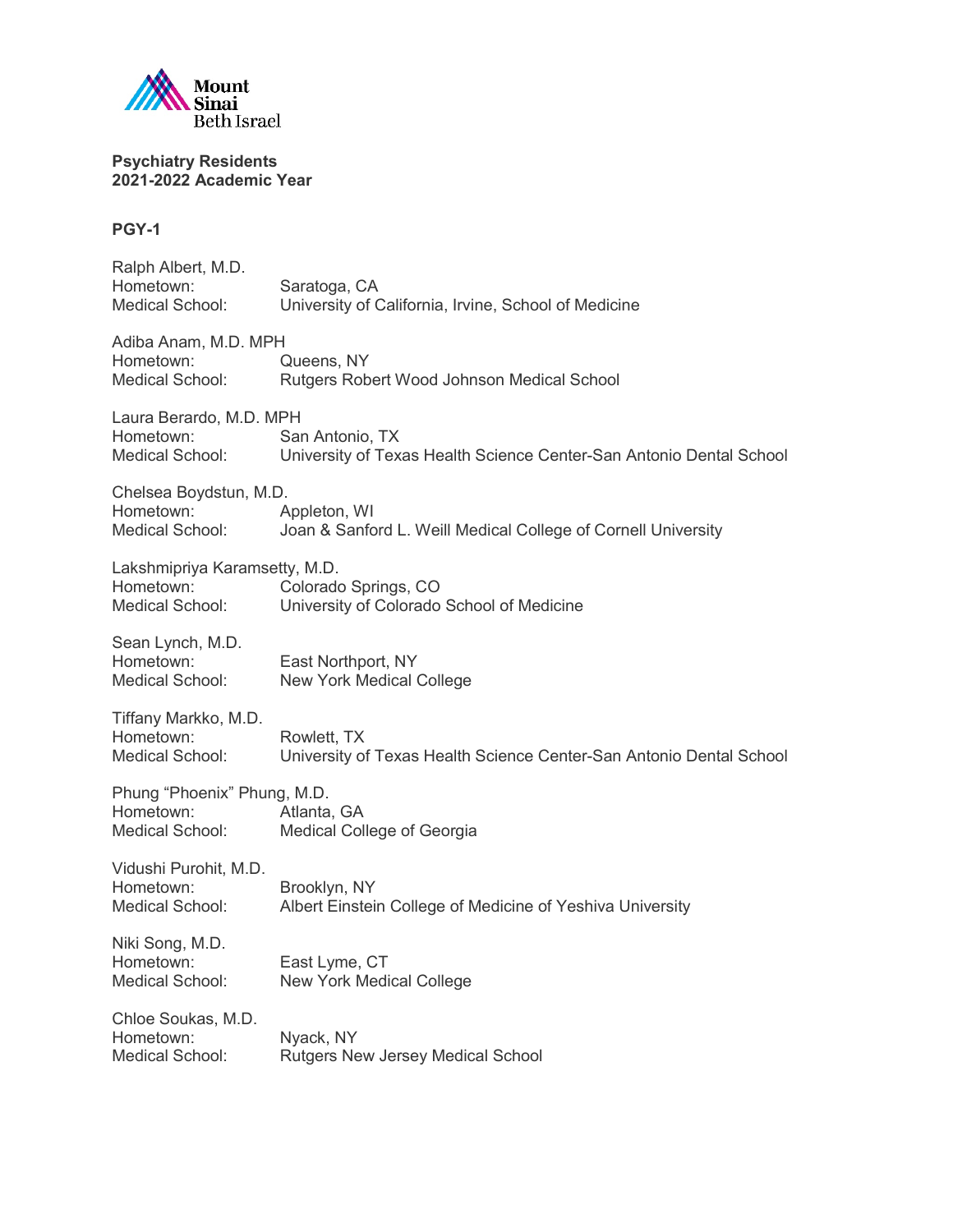

| Briana Van Verdeghem, M.D. |                                                                |
|----------------------------|----------------------------------------------------------------|
| Hometown:                  | Waterford, CT                                                  |
| Medical School:            | Frank H. Netter MD School of Medicine at Quinnipiac University |
| Kate Warren, M.D.          |                                                                |
| Hometown:                  | Pelham, NY                                                     |
| Medical School:            | West Virginia School of Osteopathic Medicine                   |

# **PGY-2**

| Christina Mika Connolly, M.D.<br>Buffalo, NY                                                                      |
|-------------------------------------------------------------------------------------------------------------------|
| Jacobs School of Medicine and Biomedical Sciences at the University of                                            |
| Houston, TX<br><b>Baylor College of Medicine</b>                                                                  |
| New Paltz, NY<br><b>New York Medical College</b>                                                                  |
| New York, NY<br>Drexel University College of Medicine                                                             |
| New York, NY<br><b>Albany Medical College</b>                                                                     |
| Washington, DC<br>George Washington University School of Medicine and Health Sciences                             |
| Tanya Peguero Estevez, M.D.<br>Santo Domingo, Dominican Republic<br>Universidad Iberoamericana School of Medicine |
| Brooklyn, NY<br>Renaissance School of Medicine at Stony Brook University                                          |
| Holly Springs, NC<br>University of North Carolina at Chapel Hill School of Medicine                               |
|                                                                                                                   |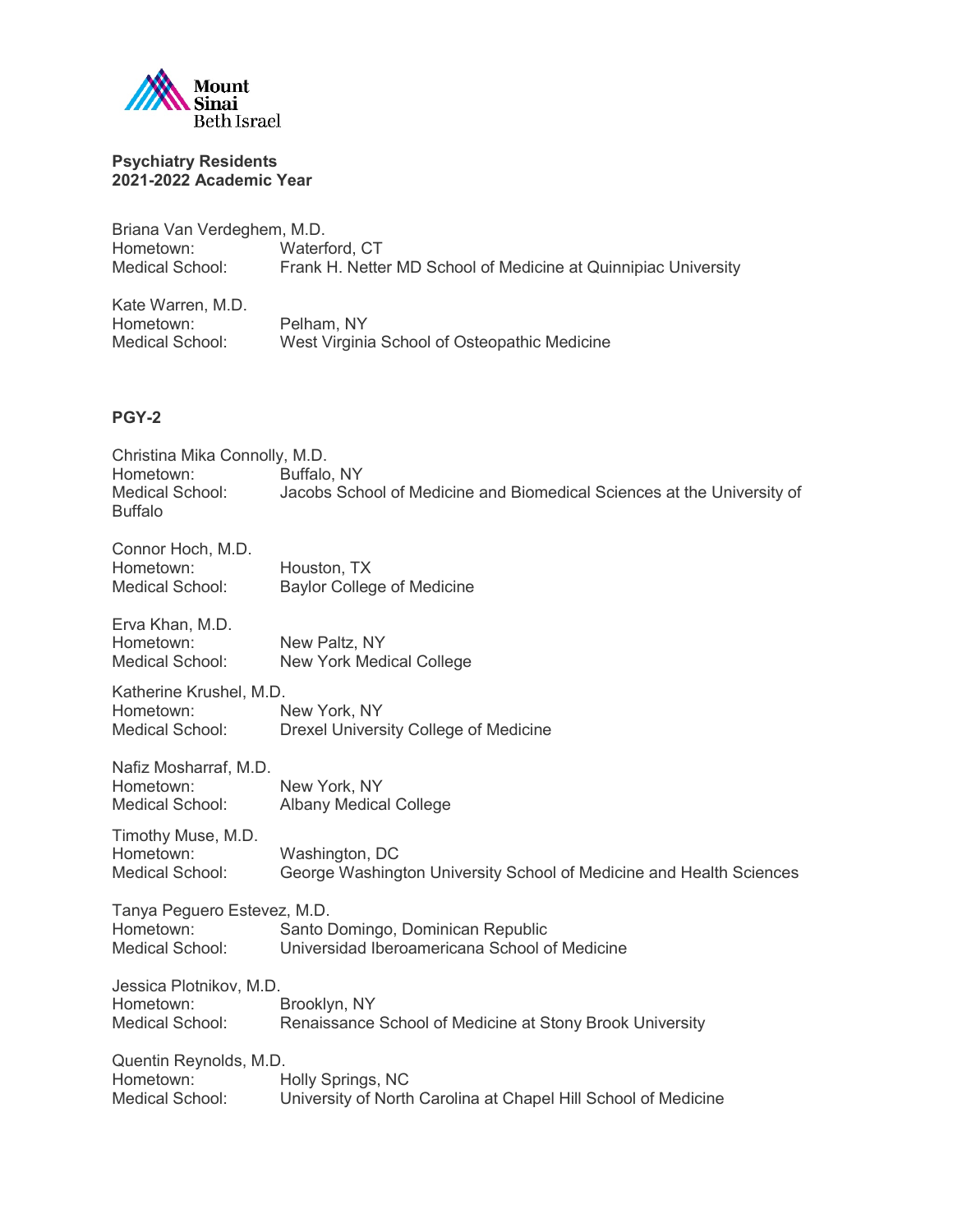

| Alexa Rivera, M.D.<br>Hometown:<br><b>Medical School:</b>        | Orlando, FL<br>Florida State University College of Medicine                             |
|------------------------------------------------------------------|-----------------------------------------------------------------------------------------|
| Parul Shanker, M.D.<br>Hometown:<br><b>Medical School:</b>       | Gainesville, FL<br>New York Medical College                                             |
| Anshuman Srivastava, M.D.<br>Hometown:<br><b>Medical School:</b> | Flemington, NJ<br>Rutgers - New Jersey Medical School                                   |
| Paige Staudenmaier, M.D.<br>Hometown:<br>Medical School:         | Morgan Hill, CA<br>Frank H. Netter MD School of Medicine at Quinnipiac University       |
| PGY-3                                                            |                                                                                         |
| Dina Abiri Telis, M.D.<br>Hometown:<br>Medical School:           | Old Westbury, NY<br>Hofstra Northwell School of Medicine                                |
| James Andersen, M.D.<br>Hometown:<br><b>Medical School:</b>      | Ringoes, NJ<br>Albert Einstein College of Medicine of Yeshiva University                |
| Taner Aydin, M.D.<br>Hometown:<br>Medical School:                | Lindenhurst, NY<br>Hofstra Northwell School of Medicine                                 |
| Madison Collins, M.D.<br>Hometown:<br><b>Medical School:</b>     | West Palm Beach, FL<br>USF Health Morsani College of Medicine                           |
| Greta Fowlie, M.D.<br>Hometown:<br><b>Medical School:</b>        | Belle Meade, NJ<br><b>Rutgers New Jersey Medical School</b>                             |
| Rachael Holbreich, M.D.<br>Hometown:<br>Medical School:          | Indianapolis, IN<br>George Washington University School of Medicine and Health Sciences |
| Gregory Malzberg, M.D.<br>Hometown:<br><b>Medical School:</b>    | Flemington, NJ<br>Frank H. Netter MD School of Medicine at Quinnipiac University        |
| Amit Patel, M.D.<br>Hometown:                                    | Sarasota, FL                                                                            |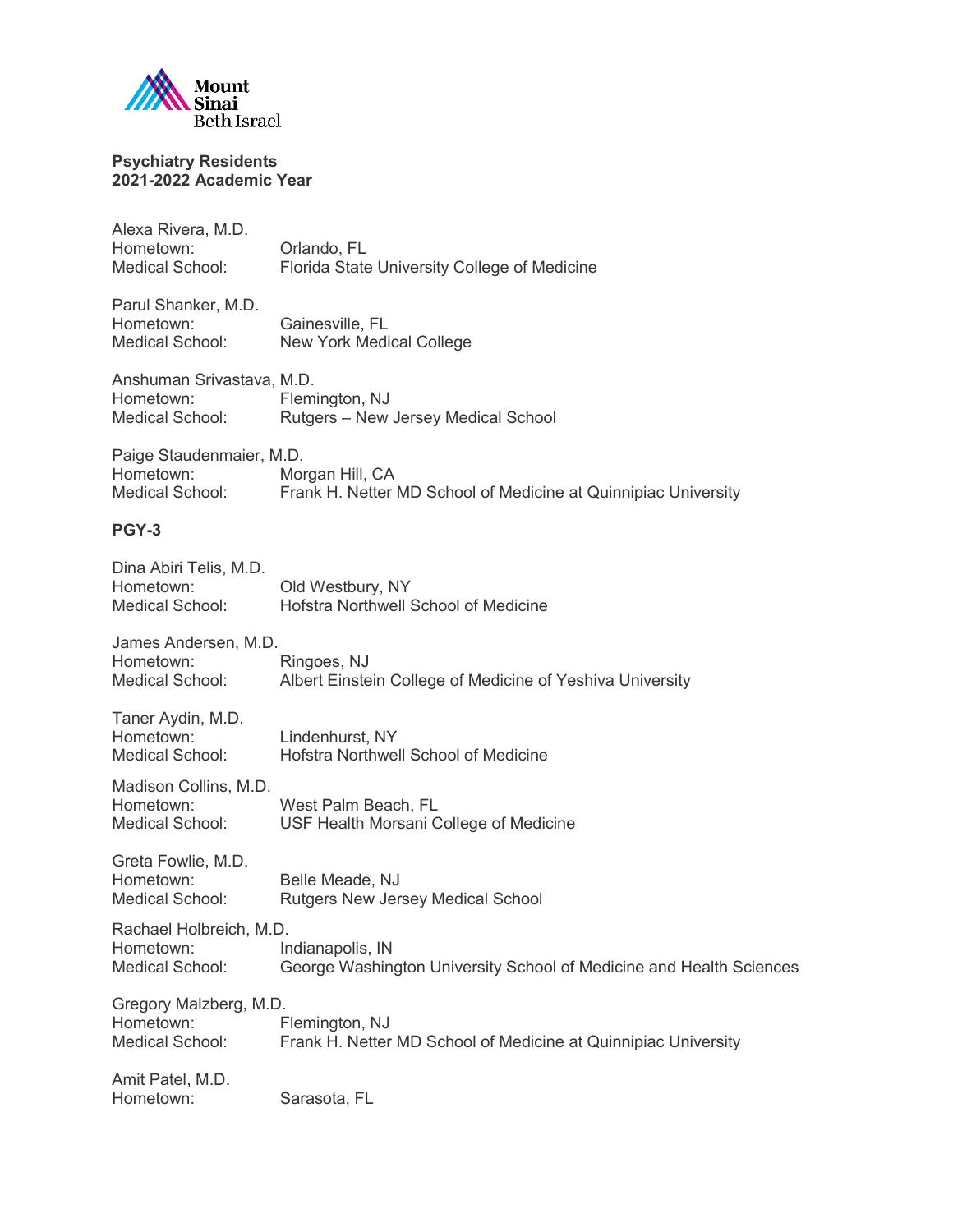

| <b>Medical School:</b>                                          | University of Miami Miller School of Medicine                                     |
|-----------------------------------------------------------------|-----------------------------------------------------------------------------------|
| Calvin Sung, M.D.<br>Hometown:<br><b>Medical School:</b>        | Avon, CT<br>Frank H. Netter MD School of Medicine at Quinnipiac University        |
| Ronald Sutton, M.D.<br>Hometown:<br><b>Medical School:</b>      | Chicago, IL<br>Virginia Commonwealth University School of Medicine                |
| Ariel Tabachnik, M.D.<br>Hometown:<br><b>Medical School:</b>    | Bridgewater, NJ<br>Rutgers Robert Wood Johnson Medical School                     |
| Paulina Vargas Santiago, M.D.<br>Hometown:<br>Medical School:   | San Juan, Puerto Rico<br><b>SUNY Downstate Medical Center College of Medicine</b> |
| Lucy Xu, M.D.<br>Hometown:<br>Medical School:                   | Marlborough, CT<br>Northwestern University Feinberg School of Medicine            |
| PGY-4                                                           |                                                                                   |
| Jeremy Ying, M.D.<br>Hometown:<br><b>Medical School:</b>        | Plano, TX<br>Columbia Vagelos College of Physicians and Surgeons                  |
| Daniel Santarsieri, M.D.<br>Hometown:<br><b>Medical School:</b> | New Hyde Park, NY<br><b>SUNY Upstate Medical University College of Medicine</b>   |
| Andrew Dill, M.D J.D.<br>Hometown:<br>Medical School:           | Houston, TX<br>Texas Tech University Health Sciences Center School of Medicine    |
| Mike Graber, M.D.<br>Hometown:<br>Medical School:               | Houston, TX<br>University of Texas Medical School at San Antonio                  |
| Jessi Munoz, M.D.<br>Hometown:<br>Medical School:               | North Bergen, NJ<br><b>Rutgers New Jersey Medical School</b>                      |
| Brian Huang, M.D.                                               |                                                                                   |

Hometown: Palo Alto, CA Medical School: New York Medical College